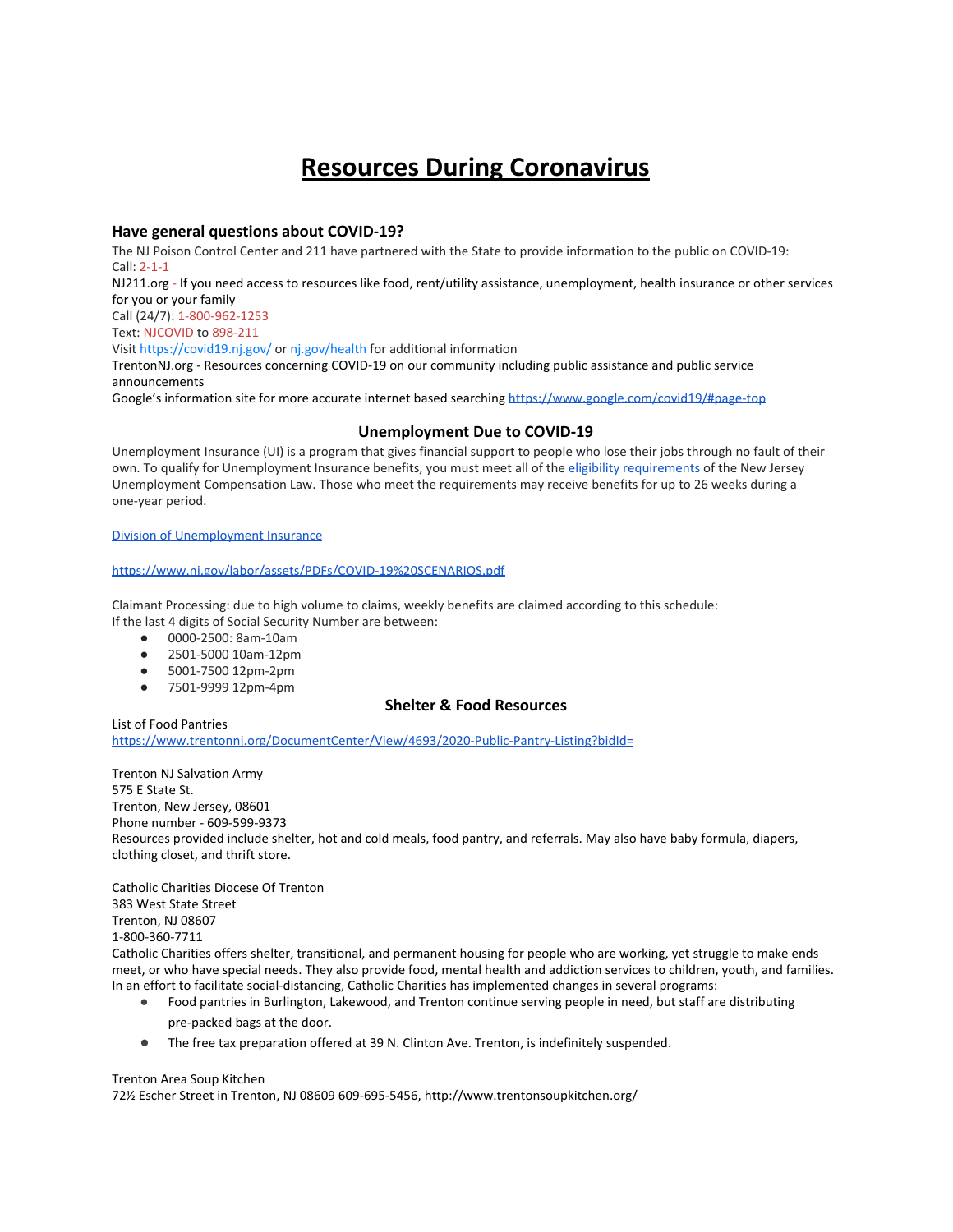The Trenton Area Soup Kitchen (TASK) feeds those who are hungry in the Trenton area and offers programs to encourage self-sufficiency and improve the quality of life of its patrons.

Grab n' Go Meals Monday thru Friday – 4:00P – 5:30P – Recreation Centers Ike Williams – 238 Clay Street Sam Naples – 611 Chestnut Street West Ward - 351 Prospect Street

#### Capital Area YMCA

- 11:30AM 1:30PM
	- Columbus Park, Corner of Chestnut & Hamilton
	- Cooper Park, 400 Union Street
- 11:45AM 1:45PM
	- Westminster Presbyterian Church, 1140 Greenwood Ave
- 12:00PM 2:00PM
	- Greenwood Ave Farmers Market, 427 Greenwood Ave
	- Roberto Clemente Park, 342 North Academy Street
	- Villa Park, 999 Lyndale Avenue
	- YMCA, 431 Pennington Avenue
- 12:15PM 2:15PM
	- George Page Park, North Clinton & Lawrence Street

#### NJ SNAP - New Jersey Supplemental Nutrition Assistance Program

New Jersey's Supplemental Nutrition Assistance Program, NJ SNAP, provides food assistance to families with low incomes to help them buy groceries through a benefits card accepted in most food retail stores and some farmers markets. Eligibility is set by several factors such as income and resources. You can use SNAP benefits to stretch your food budget and buy nutritious foods that can keep you and your family healthy. https://www.ni.gov/humanservices/nisnap/apply/ways/

Food for Women, Infants and Children through WIC

New Jersey WIC services are available to families with low or no income as well as families experiencing unemployment, military deployment and other short-term family financial hardships. Learn about eligibility and application requirements here. The benefits and services available through this program go beyond the WIC checks you will receive to purchase nutritious food at the grocery store. If you are eligible, you will also receive: Nutrition education and counseling Breastfeeding education and support Immunization screening and referrals Referrals for free or reduced cost healthcare Referrals to health or social services for: Medicaid NJ SNAP Assistance Family care (healthcare) TANF (Temporary Assistance for Needy Families) Further assistance is available by calling 866.446.5942 (toll-free) 800.328.3838 (24-hour toll-free referral line)

# **Bills & Utilities**

Home Energy Assistance Program (HEAP) 1-800-510-3102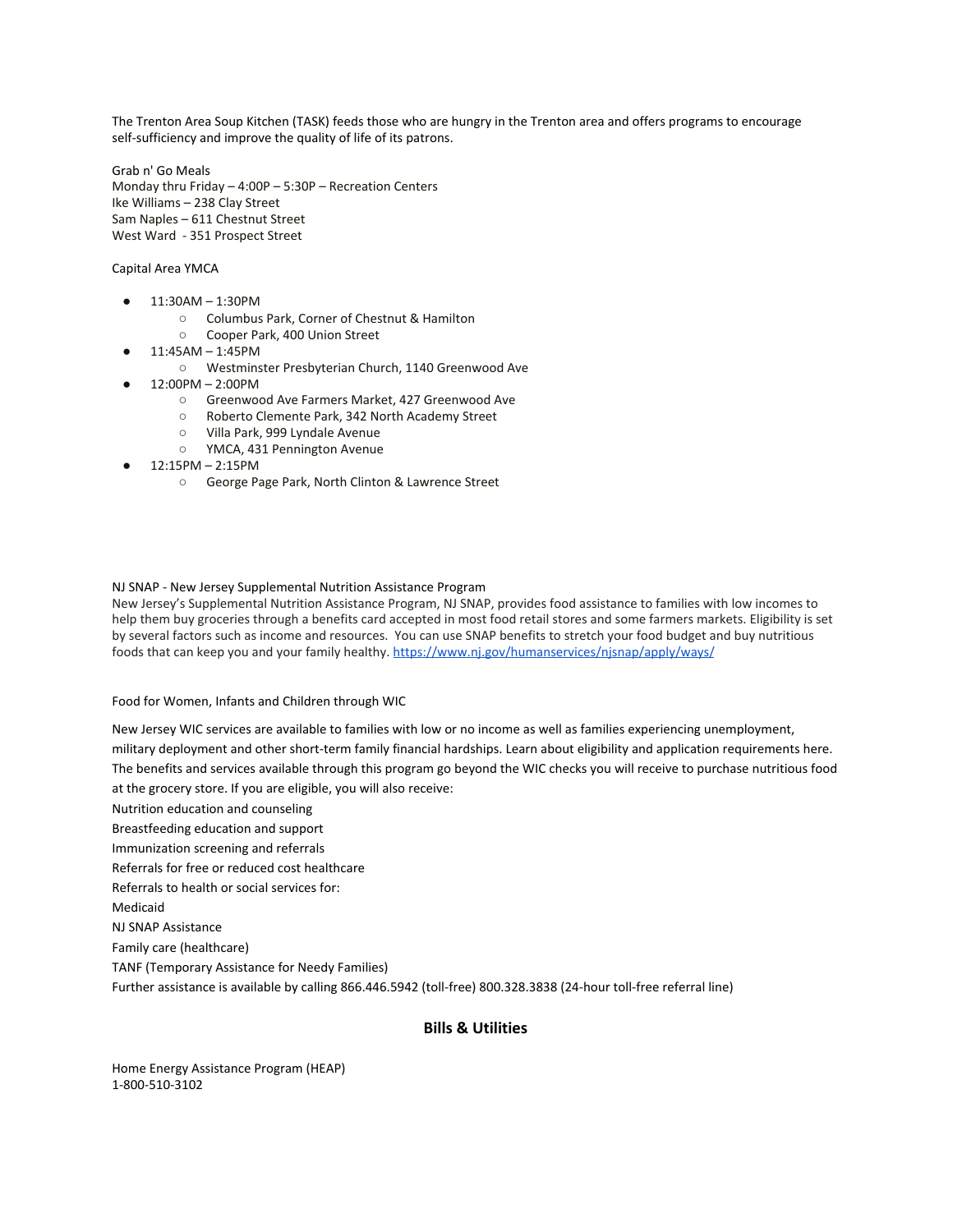Federally-funded program that helps low-income households with their home energy bills. To be eligible, a household income must be at or below 175% of the Federal Poverty Level. For example, a household size of 4 needs to make \$3,661 or less a month.

Trenton Water Works

609-989-3055

For the month of March, bills are given a two week extension due to parts of the facility closing. See <https://www.trentonnj.org/CivicAlerts.aspx?AID=257>for updates.

#### PSENG

Suspended shutting off anyone's services even if bill is overdue. See this site https://ni.pseg.com/saveenergyandmoney/gethelppayingyourbill/cantaffordtopay for payment options if outstanding bill.

# Housing Assistance (Section 8 Housing)

(609) 292-4080

The Section 8 Housing Voucher Program assists in making safe and quality housing in the private rental market affordable to low, and very low-income households by reducing housing costs through direct rent subsidy payments to landlords. The program is funded by the U.S. Department of Housing and Urban Development.

#### United Way- Mercer County:

The health and safety of our community is our top priority. Out of an abundance of caution regarding the Coronavirus (COVID-19) we have made the difficult decision to close our office and Free Tax and Benefit Access Sites. Please see below for more detailed information.

WHAT IS UNITED WAY OF GREATER MERCER COUNTY DOING RIGHT NOW?

- Following up with families enrolled in our Benefit Access Program (Federal Benefits and Resources for you and your family)
	- You can still access the self referring tool and see if you qualify for Federal Resources please [click here](https://uwgmc.singlestoptechnologies.com/)
	- Please call 609-637-4917 to speak with a Benefit Enroller
	- For State of NJ assistance (housing, utility assistance, food needs) please [click here](http://www.nj.gov/dca/dcaid)

#### **Mental Health**

If you're feeling stressed out, contact these hotlines before a crisis occurs. You'll speak to sensitive, trained volunteers who provide empathic listening and refer you to resources in your community.

NJ HOPELINE: 1-855-654-6735; [www.njhopeline.com](http://www.njhopeline.com/)

NATIONAL SUICIDE PREVENTION LIFELINE: 1-800-273-TALK (8255), [www.suicidepreventionlifeline.org](http://www.suicidepreventionlifeline.org/)

FAMILY HELPLINE: 1-800-THE-KIDS (843-5437), 24 hours a day – 7 days a week

NJ Mental Health Cares 1-866-202-4357 8am-8pm everyday hotline for mental health assistance crisis or general concerns Crisis Textline for NJ - Text NJ to 741741

Mobile Response 1-877-652-7624 Providing teleconferencing and in-home assistance if comfortable for mental health related crisis.

# **Free & Income based Hospitals and Clinics**

Capital Health Family Medicine & Family Health Center

433 Bellevue Avenue, 4 th Floor, Trenton, NJ call (609) 815-2671/7296 M, W & Th: 8:30am – 5:30pm | T & F: 8:30am – 4:30pm The Capital Health Family Medicine Center provides care for insured adults and uninsured children. Services include:

Preventative medicine; prenatal and maternity care; infant and pediatric care; adult, adolescent, and women's care; minor surgery; family and individual counseling; and information and referral services. If uninsured or underinsured must request during the time of visit Charity Care/ NJ Hospital Care Assistance Program

#### Henry J. Austin Health Centers

321 North Warren St. Trenton NJ Call (609) 278-5900 Monday to Friday: 8:00 am - 5:00 pm | Sat: 9:00 - 1:00 pm

 Only accepting self-paid new patients. Services: Adult Medicine; Family Medicine; Pediatrics; OB/Gynecology Care; Eye and Dental Care; Podiatry; Behavioral Health Care; and HIV testing, counseling, and treatment.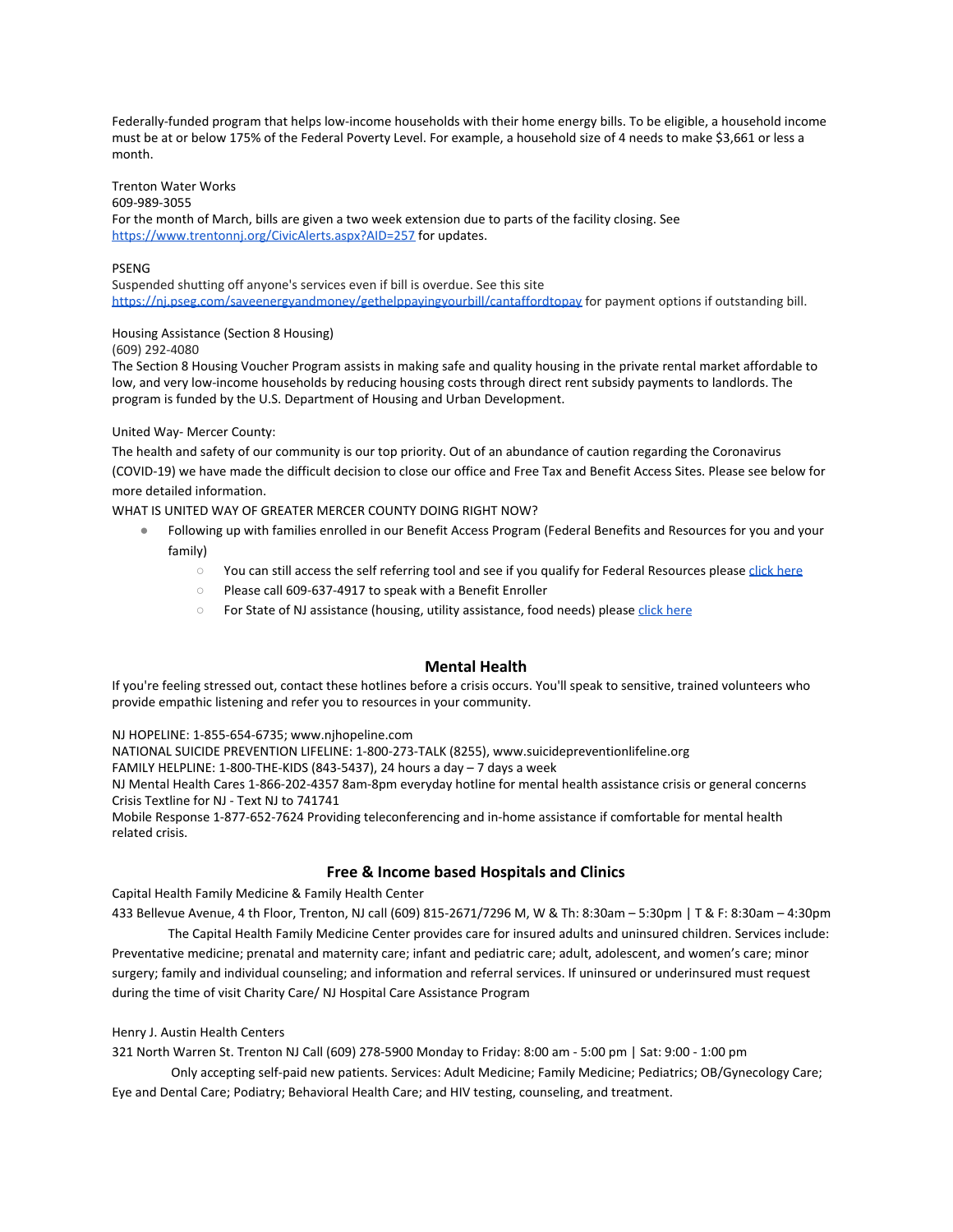#### HJAHC Chambers Manor Family Practice-Trenton

431 Chambers St. Trenton NJ 08609 Call (609) 392- 2635

This clinic works on an income based sliding scale, meaning it may not be totally free, but rather at a low cost.

#### Robert Wood Johnson University Hospital Hamilton

www.rwjhamilton.org 1 Hamilton Health Place, Hamilton NJ Ph. 609.583.7900

\*if uninsured or underinsured must request during the time of visit Charity Care/ NJ Hospital Care Assistance Program Services: Women's health, Maternal Child Health, Gynecologic Surgery, Cancer Center, Cardiac Care, Diabetes and Nutrition Counseling, Weight Management, Physical and Occupational Therapy.

#### St. Francis Adult Clinic Center

www.stfrancismedical.org Ph. 609.599.5050 601 Hamilton Avenue, Trenton, NJ Monday-Friday: 9am – 5pm

The St. Francis Adult Clinic accepts insured and self-paid patients 12 years of age and older. Uninsured and underinsured please request Charity Care during time of visit The Clinic can provide referrals to several specialty clinics, including surgery, orthopedics, cardiology, pulmonary, infectious diseases, podiatry, neurology, and psychiatry

#### Medina Community Center

1 W State St 4th floor, Trenton, NJ 08608 Call 609) 270 5067 Free consultation. Proof address, Income and ID.

#### Capital Health Primary Care - (Before Helen Fuld Hospital)

832 Brunswick Avenue Trenton NJ 08638 609-815-7400 | capitalhealth.org/brunswickavenue

Eligible Patients – Patients receiving eligible services, who submit a completed Financial Assistance Application (including related documentation/information), and who are determined eligible for Financial Assistance by Capital Health.

#### Capital Health – Infectious Disease Specialists

40 Fuld St. Trenton, Suite 305 Trenton NJ 08638 609-394-6338 | capitalhealth.org/infectiousdiseas

Eligible Patients – Patients receiving eligible services, who submit a completed Financial Assistance Application (including related documentation/information), and who are determined eligible for Financial Assistance by Capital Health. MAIN LOCATION PHONE NUMBERS FOR CAPITAL HEALTH Capital Health Regional Center (609) 394-4000 Capital Health Medical Center Hopewell (609) 303-4000 Capital Health Hamilton (609) 558-5050 .

*COVID-19 - May use ANY Hospital Emergency Room in NJ\* \*if uninsured or underinsured must request during the time of visit for Charity Care/ NJ Hospital Care Assistance Program.*

All Hospital and Clinics the person need: Proof of address, income and photo ID

For further NJ state health information and recommendations please also view https://www.nj.gov/health and https://www.cdc.gov/

 Have general questions about COVID-19? Call the public hotline! Call the NJ COVID-19 & Poison Center Public Hotline at 1-800-962-1253 or 1-800-222-122 Trained professionals are standing by to answer your call 24/7 OR visit nj.gov/health NOTE: Hotline is not to locate testing, to get test results, or for medical advice

TRENTON CITY HALL: HEALTH DEPARTMENT HOTLINE (609) 989-3888

#### **Phone/Internet Based Services**

Contact your specific provider to find out if you are eligible for:

- Eliminating late fees
- Providing unlimited data for the next 60 Days
- Expanding roaming access
- Free international calling
- Access to hotspots free of charge